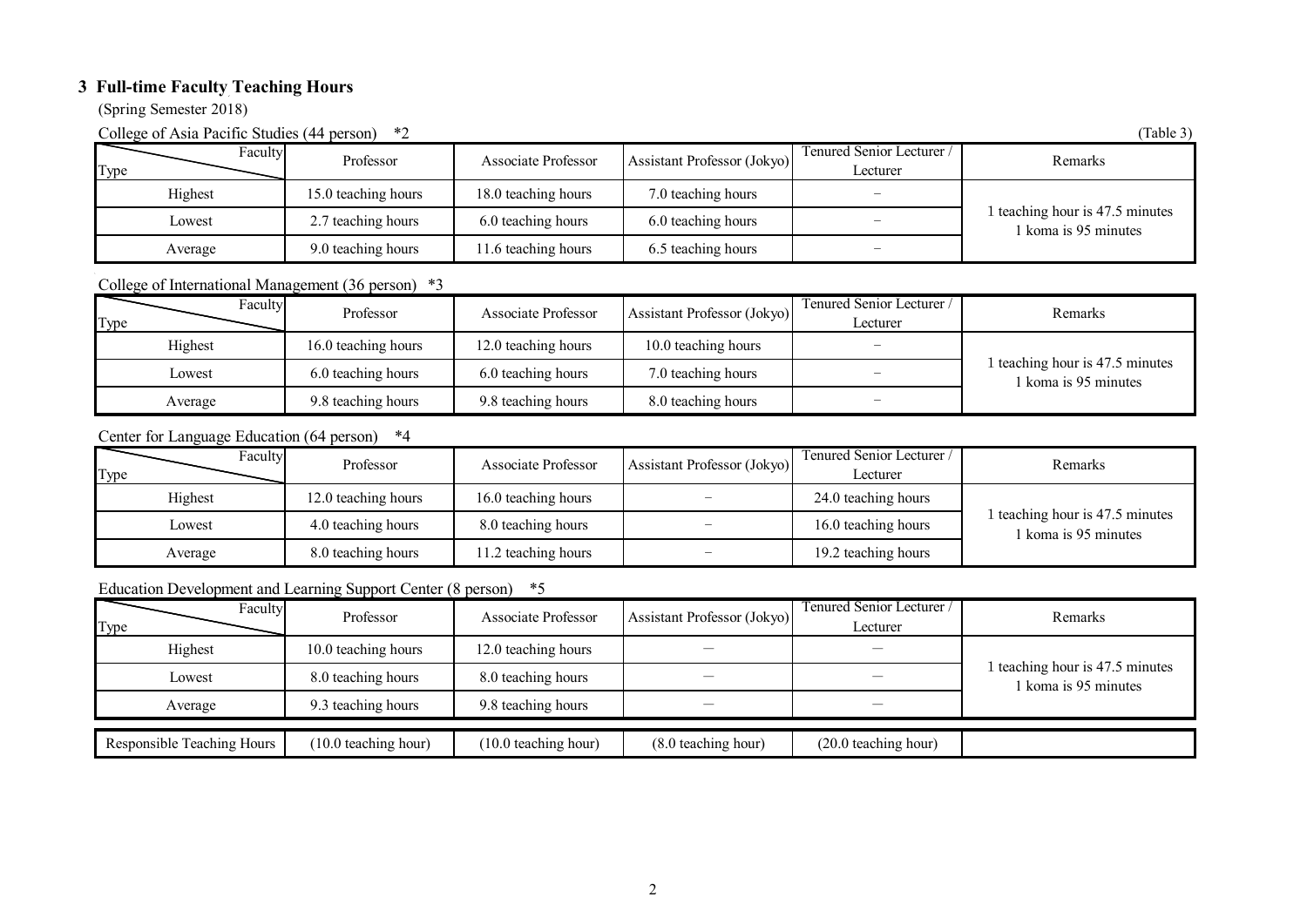Notes:

- 1. Complete this table for the full-time faculty in each affiliating body (college, graduate school or other body). Full-time faculty whose lecture teaching hours are "0" (due to sabbaticals or other reasons) should not be included in the table but indicated in the notes.
- (e.g., \*1 "Excluding one Professor on sabbatical")
- 2. List the maximum, minimum and average teaching hours for each full-time faculty member of the university.
- 3. Indicate how many minutes one teaching hour equals in the "Remarks" column. Teaching hours in this table do not refer to koma. If one koma is 90 minutes, write 45 minutes in the column.
- 4. If there are no regulations on weekly teaching hours for professors, associate professors, assistant professors (tenured) or assistant professors (Jokyo), put a dash (-) in the "Responsible Teaching Hours" column.
- 5. If a faculty member has a particularly large number of class hours or a particularly small number of class hours, indicate the reason in a column outside of the table.
- 6. Subjects that are in place but which do not have any students shall also be included in the above table.

### [University Notes]

Information of full-time faculty members in this table is as of May 1, 2018.

\*1. Following faculty members are not included in the list.

Faculty members who are on sabbatical/special academic duties without having any classes

Faculty members on maternity and child care leave

The President

- \*2. Regarding College of Asia Pacific Studies, total 5 faculty members are excluded: sabbatical/special academic duties (5 professors)
- \*3. Regarding College of International Management, 3 faculty member on sabbatical academic duties (3 professors) are excluded.
- \*4. Regarding Center for Language Education and Learning Support Center, 3 faculty members on special academic duties/ (1 professor and 1 associate professor) are excluded.
- \*5. Regarding Education Development and Learning Support Center, 2 faculty members on special academic duties (1 professor and 1 associate professor) are excluded.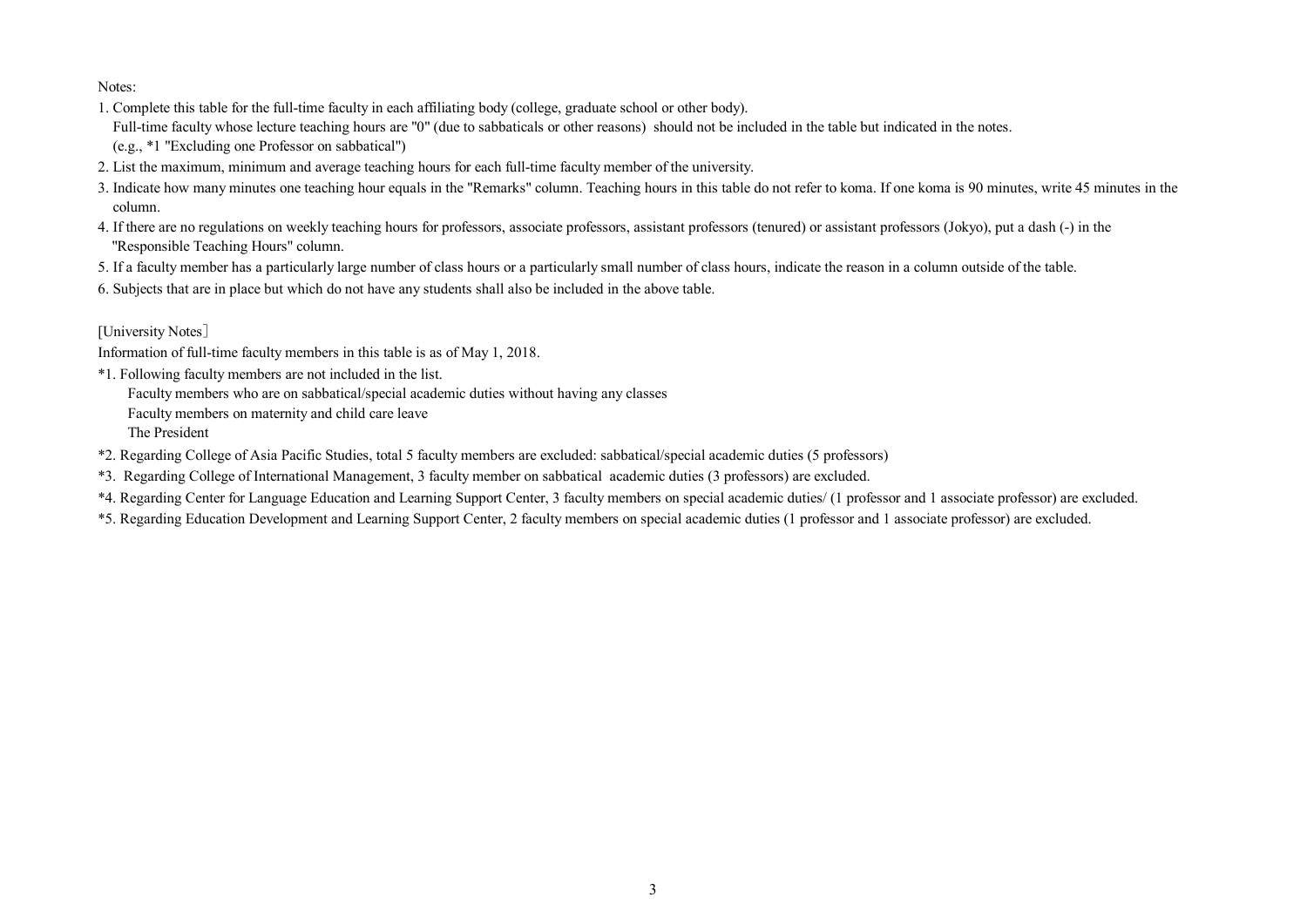# **3 Full-time Faculty Teaching Hours**

(Fall Semester 2018)

College of Asia Pacific Studies (44 person)  $*2$  (Table 3)

| $\frac{1}{2}$<br><b>PULPULL</b> |                     |                     |                             |                                       |                                                         |  |
|---------------------------------|---------------------|---------------------|-----------------------------|---------------------------------------|---------------------------------------------------------|--|
| Faculty<br>Type                 | Professor           | Associate Professor | Assistant Professor (Jokyo) | Tenured Senior Lecturer /<br>Lecturer | Remarks                                                 |  |
| Highest                         | 14.0 teaching hours | 17.0 teaching hours | 9.0 teaching hours          |                                       |                                                         |  |
| Lowest                          | 4.0 teaching hours  | 7.0 teaching hours  | 5.0 teaching hours          |                                       | 1 teaching hour is 47.5 minutes<br>1 koma is 95 minutes |  |
| Average                         | 9.2 teaching hours  | 10.9 teaching hours | 6.7 teaching hours          |                                       |                                                         |  |

### College of International Management (39 person) \*3

| Faculty<br>Type | Professor           | Associate Professor | Assistant Professor (Jokyo) | Fenured Senior Lecturer /<br>Lecturer | Remarks                                               |
|-----------------|---------------------|---------------------|-----------------------------|---------------------------------------|-------------------------------------------------------|
| Highest         | 14.0 teaching hours | 14.0 teaching hours | 12.0 teaching hours         |                                       | 1 teaching hour is 47.5 minutes<br>koma is 95 minutes |
| Lowest          | 5.0 teaching hours  | 7.0 teaching hours  | 7.0 teaching hours          |                                       |                                                       |
| Average         | 9.2 teaching hours  | 10.2 teaching hours | 9.0 teaching hours          |                                       |                                                       |

Center for Language Education (69 person)

| Faculty<br>Type | Professor           | Associate Professor | Assistant Professor (Jokyo) | Tenured Senior Lecturer /<br>Lecturer | Remarks                                                 |
|-----------------|---------------------|---------------------|-----------------------------|---------------------------------------|---------------------------------------------------------|
| Highest         | 12.0 teaching hours | 12.0 teaching hours |                             | 24.0 teaching hours                   |                                                         |
| Lowest          | 8.0 teaching hours  | 4.0 teaching hours  | $\overline{\phantom{0}}$    | 16.0 teaching hours                   | 1 teaching hour is 47.5 minutes<br>1 koma is 95 minutes |
| Average         | 10.0 teaching hours | 8.7 teaching hours  |                             | 18.9 teaching hours                   |                                                         |

## Education Development and Learning Support Center (7 person) \*4

| Faculty<br>Type            | Professor            | Associate Professor  | Assistant Professor (Jokyo) | Tenured Senior Lecturer<br>Lecturer | Remarks                                                 |
|----------------------------|----------------------|----------------------|-----------------------------|-------------------------------------|---------------------------------------------------------|
| Highest                    | 8.0 teaching hours   | 10.0 teaching hours  |                             |                                     |                                                         |
| Lowest                     | 6.0 teaching hours   | 6.0 teaching hours   |                             |                                     | 1 teaching hour is 47.5 minutes<br>1 koma is 95 minutes |
| Average                    | 7.3 teaching hours   | 8.0 teaching hours   |                             |                                     |                                                         |
| Responsible Teaching Hours | (10.0 teaching hour) | (10.0 teaching hour) | (8.0 teaching hour)         | $(20.0 \text{ teaching hour})$      |                                                         |